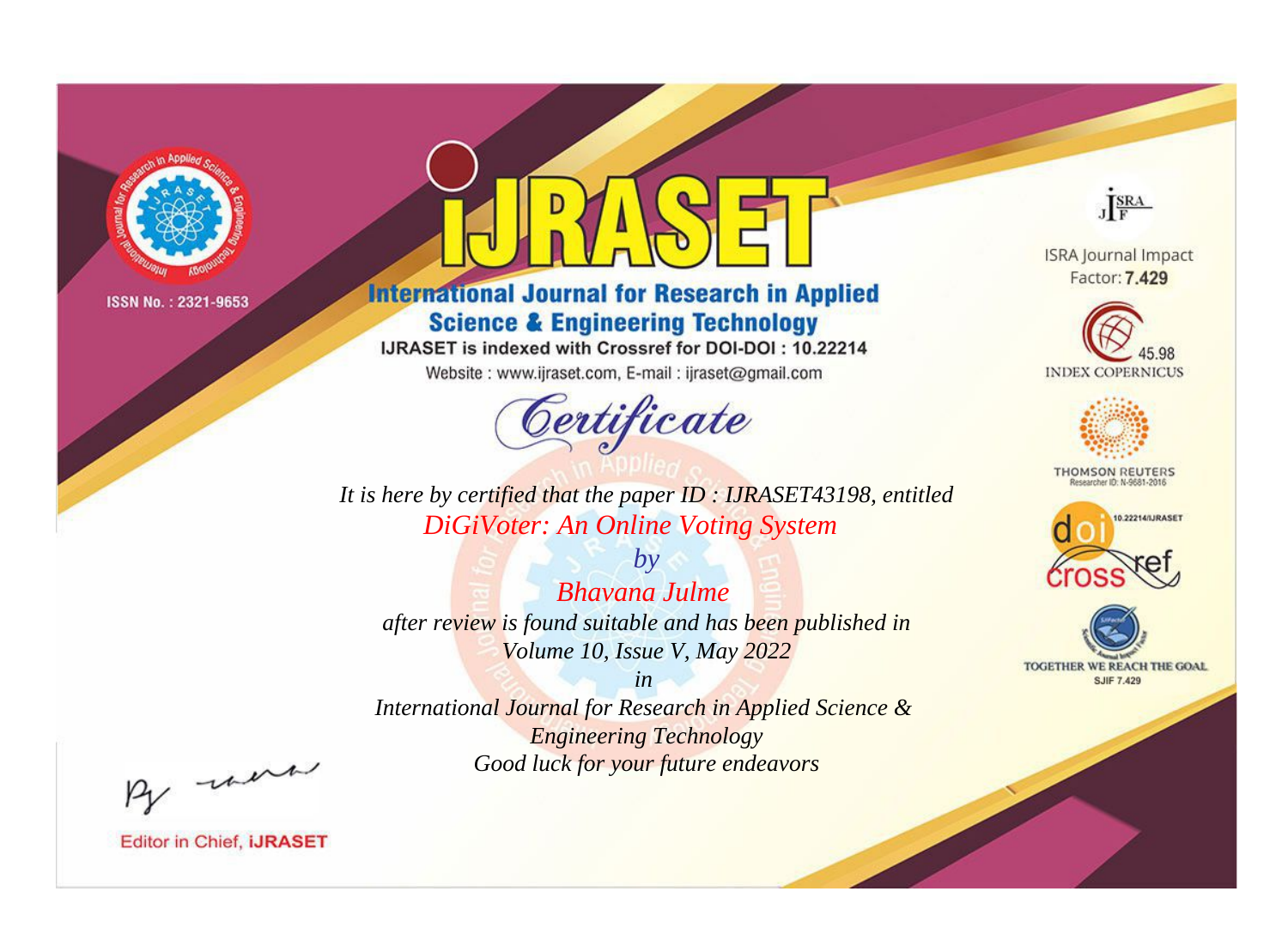

# **International Journal for Research in Applied Science & Engineering Technology**

IJRASET is indexed with Crossref for DOI-DOI: 10.22214

Website: www.ijraset.com, E-mail: ijraset@gmail.com



**ISRA Journal Impact** Factor: 7.429

JERA





**THOMSON REUTERS** 



TOGETHER WE REACH THE GOAL **SJIF 7.429** 

*It is here by certified that the paper ID : IJRASET43198, entitled DiGiVoter: An Online Voting System*

*by Ruta Athalye after review is found suitable and has been published in Volume 10, Issue V, May 2022*

*in* 

*International Journal for Research in Applied Science & Engineering Technology Good luck for your future endeavors*

By morn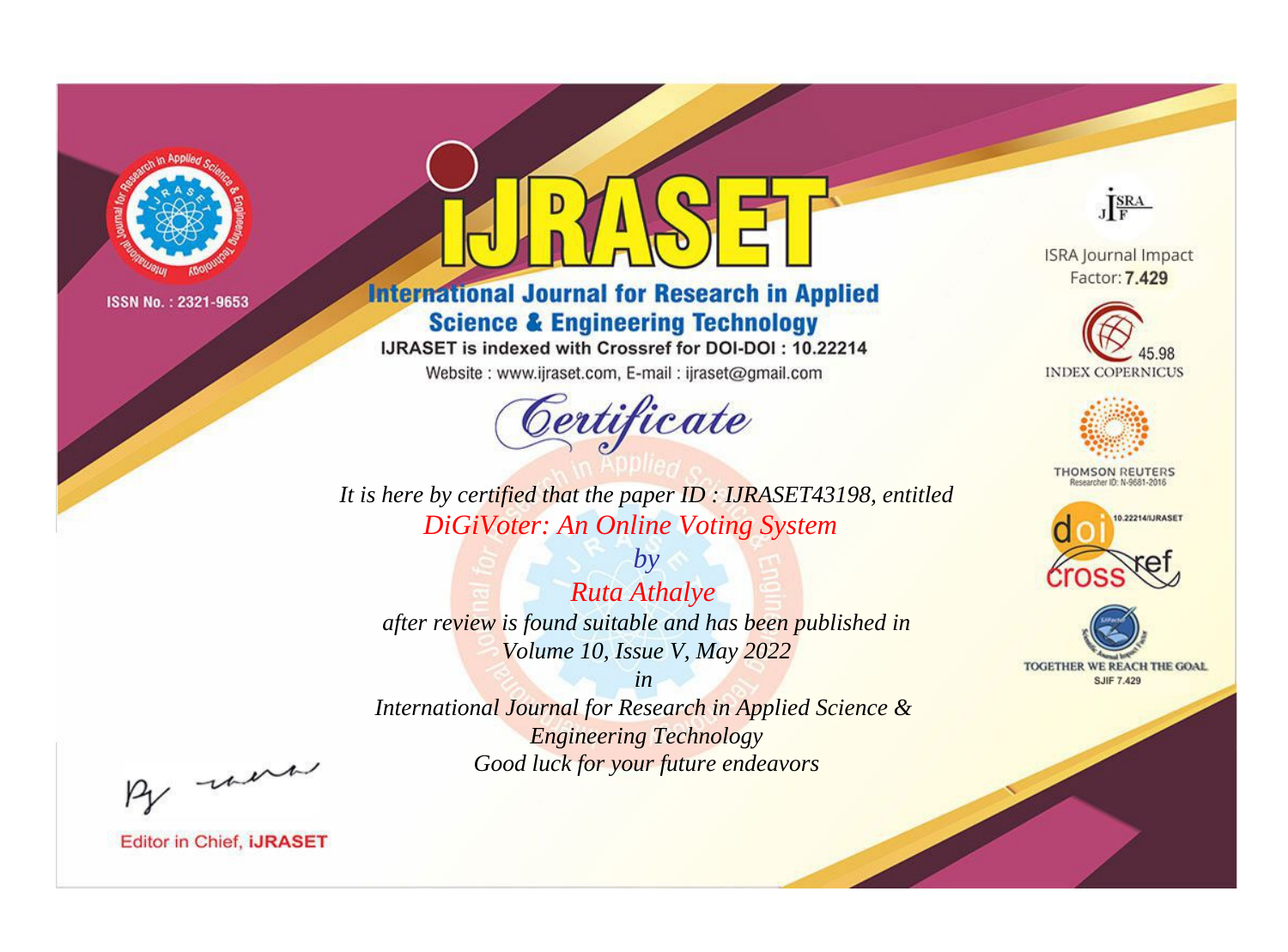

# **International Journal for Research in Applied Science & Engineering Technology**

IJRASET is indexed with Crossref for DOI-DOI: 10.22214

Website: www.ijraset.com, E-mail: ijraset@gmail.com



JERA **ISRA Journal Impact** 

Factor: 7.429





**THOMSON REUTERS** 



TOGETHER WE REACH THE GOAL **SJIF 7.429** 

*It is here by certified that the paper ID : IJRASET43198, entitled DiGiVoter: An Online Voting System*

*by Nitin Bura after review is found suitable and has been published in Volume 10, Issue V, May 2022*

*in* 

*International Journal for Research in Applied Science & Engineering Technology Good luck for your future endeavors*

By morn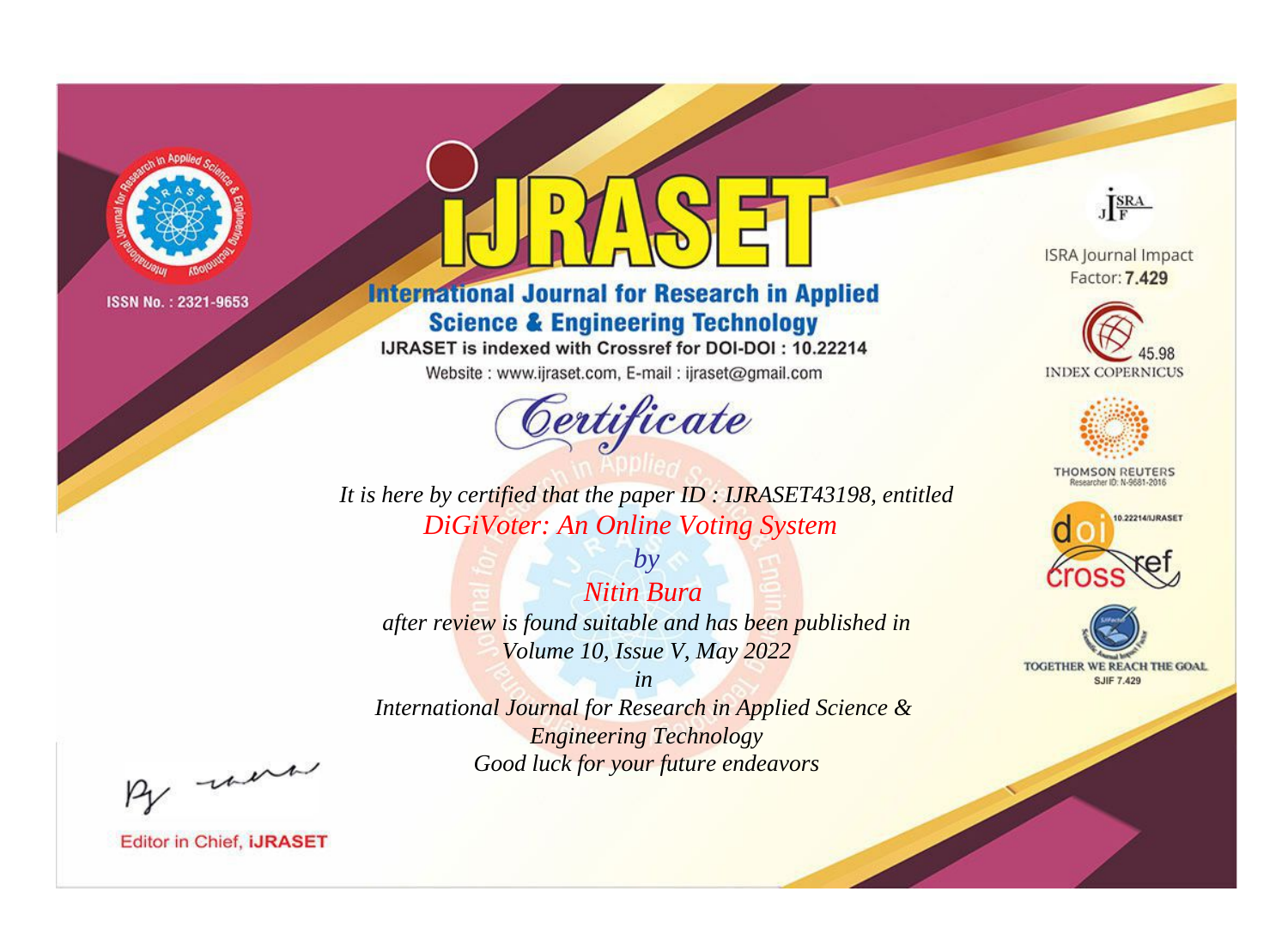

# **International Journal for Research in Applied Science & Engineering Technology**

IJRASET is indexed with Crossref for DOI-DOI: 10.22214

Website: www.ijraset.com, E-mail: ijraset@gmail.com



JERA

**ISRA Journal Impact** Factor: 7.429





**THOMSON REUTERS** 



TOGETHER WE REACH THE GOAL **SJIF 7.429** 

It is here by certified that the paper ID: IJRASET43198, entitled DiGiVoter: An Online Voting System

 $b\nu$ Shivam Kush Sharma after review is found suitable and has been published in Volume 10, Issue V, May 2022

 $in$ International Journal for Research in Applied Science & **Engineering Technology** Good luck for your future endeavors

By morn